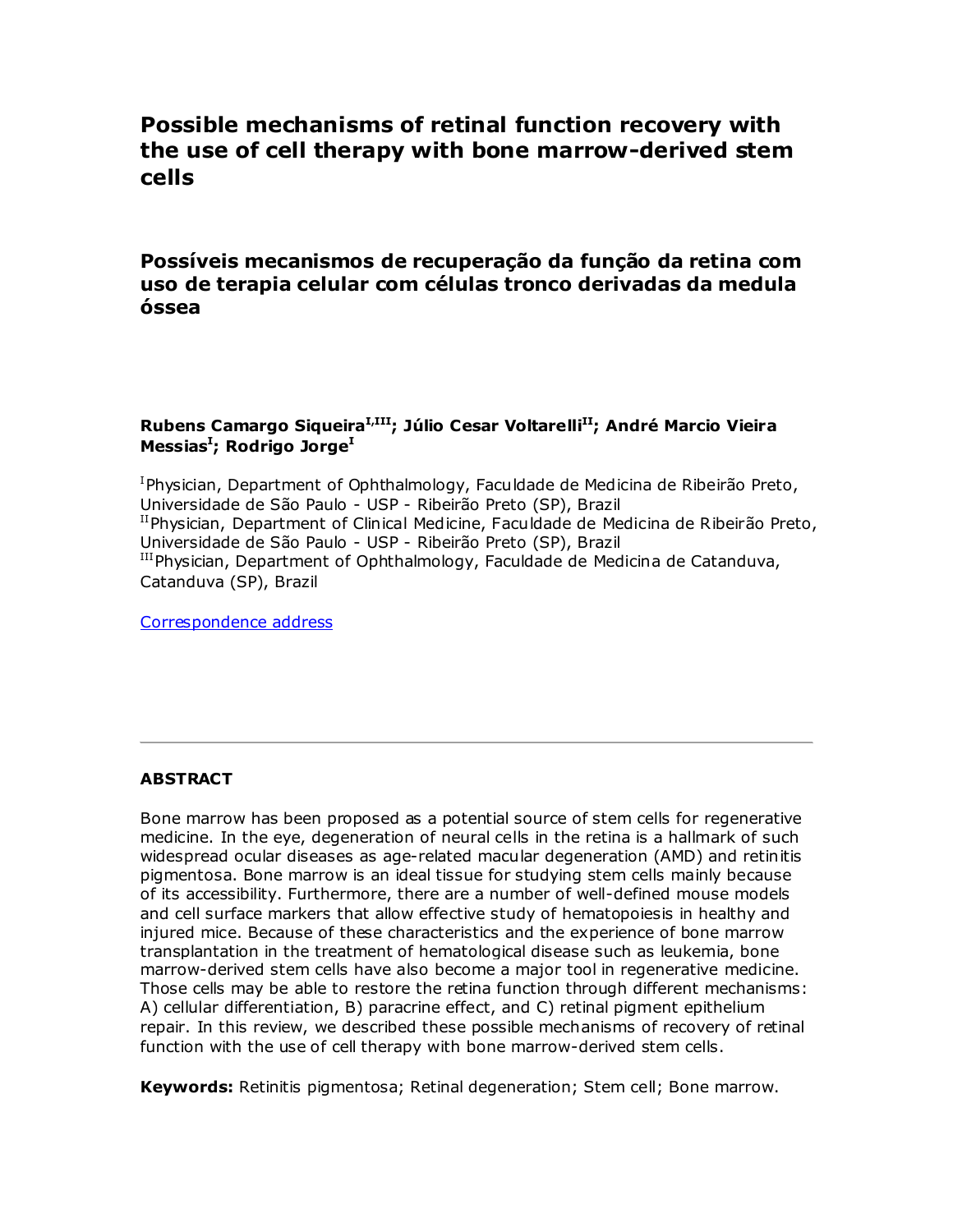#### **RESUMO**

As células tronco derivadas da medula óssea têm sido propostas como uma fonte em potencial de células para medicina regenerativa. No olho, a degeneração de células neurais da retina são a marca de doenças difusas, como a degeneração macular relacionada com a idade (DMRI) e a retinose pigmentar. A medula óssea é um tecido ideal para estudar as células tronco por causa da sua acessibilidade. Devido a estas características e a experiência do transplante de medula óssea no tratamento de doenças hematológicas, como as leucemias, as célulastronco derivadas da medula óssea têm se tornado a maior ferramenta na medicina regenerativa. Essas células podem ser capazes de restaurar a função da retina através dos seguintes mecanismos: A) diferenciação celular; B) efeito parácrino; C) reparo do epitélio pigmentado da retina. Nesta revisão nós descrevemos os possíveis mecanismos de recuperação da função da retina com uso de terapia celular com células tronco derivadas da medula óssea.

**Descritores:** Retinose pigmentar; Degeneração retiniana; Células tronco; Medula óssea.

# **INTRODUCTION**

Stem cell therapy is not a new concept. Aftermath of the bombings in Hiroshima and Nagasaki in 1945, researchers discovered that bone marrow transplanted into irradiated mice produced haematopoiesis $<sup>(1)</sup>$ . Haematopoietic stem cells were first</sup> identified in 1961 and their ability to migrate and differentiate into multiple cell types was documented<sup>(2)</sup>. Bone marrow transplants are still used today as an adjunct therapy, which enables physicians to increase chemotherapeutic doses in cancer patients<sup>(3)</sup>.

Distinct stem cell types have been established from embryos and identified in the fetal tissues and umbilical cord blood (UCB) as well as in specific niches in many adult mammalian tissues and organs such as bone marrow (BM), brain, skin, eyes, heart, kidneys, lungs, gastrointestinal tract, pancreas, liver, breast, ovaries, prostate and testis<sup>(2)</sup>. All stem cells are undifferentiated cells that exhibit unlimited self renewal and can generate multiple cell lineages or more restricted progenitor populations which can contribute to tissue homeostasis by replenishing the cells or tissue regeneration after injuries $^{(4)}$ .

Several investigations (Mimeault M)<sup>(4)</sup> (Ortiz-Gonzalez XR)<sup>(5)</sup> (Trounson A)<sup>(6)</sup> have been carried out with isolated embryonic, fetal and adult stem cells in a well-defined culture microenvironment to define the sequential steps and intracellular pathways that are involved in their differentiation into the specific cell lineages. More particularly, different methods for *in vitro* culture of stem cells have been developed, including the use of cell feeder layers, cell-free conditions, extracellular matrix (ECM)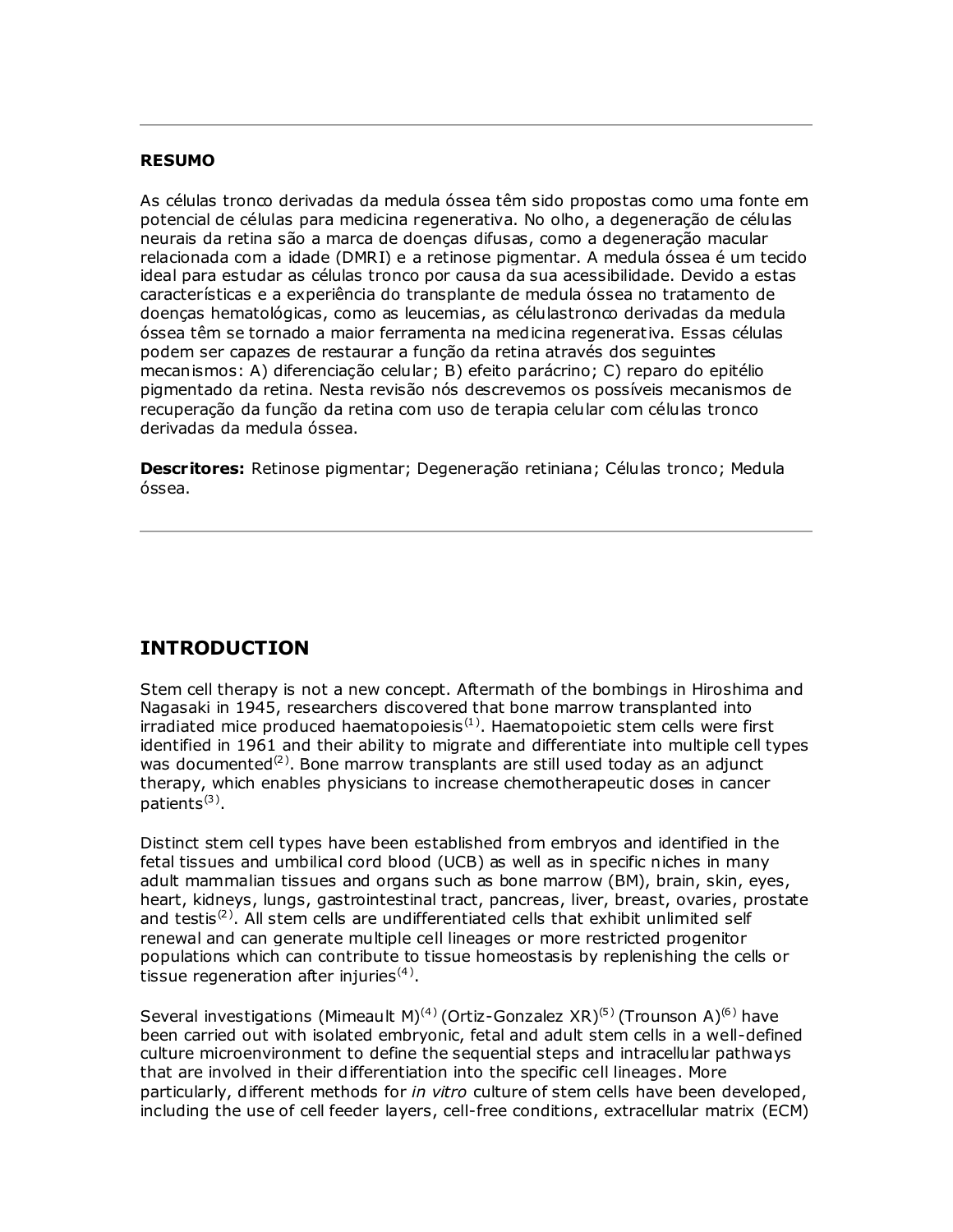molecules such as collagen, gelatin and laminin and diverse growth factors and cytokines<sup>(4-7)</sup>.

Adult stem cells are present in most organs and tissues such as brain, bone marrow, blood vessels, skin, teeth, and heart. These stem cells are in the tissues that they are going to become, an area called the "stem cell niche" $(8-14)$ . The inherent variety of stem cells has caused much debate on what constitutes a stem cell. In an ongoing effort to better classify stem cells and to understand their patterns of gene expression such that they might later be manipulated for gene therapies, scientists have begun genetically mapping stem cells. In general terms, a stem cell may be defined as an undifferentiated cell capable of self-renewal and of giving rise to one or more differentiated cell types $(4)$ .

#### **BONE MARROW DERIVED STEM CELL**

BM-derived SCs have been proposed as a potential source of cells for regenerative<sup>(8-1</sup>)  $9$ ). This was based on the assumption that HSCs isolated from BM are plastic and are able to "transdifferentiate" into tissue-committed stem cells (TCSCs) for other organs (e.g., heart, liver, or brain). Unfortunately, the concept of SC plasticity was not confirmed in recent studies and previously encouraging data demonstrating this phenomenon *in vitro* could be explained by a phenomenon of cell fusion or, as postulated by our group, by the presence, of heterogeneous populations of SCs in BM<sup>(11-12)</sup>. The identification of VSELSCs (primitive, very small, embryonic-like) in BM supports the notion that this tissue contains a population of primitive stem cell, which, if transplanted together with HSCs, was able to regenerate damaged tissues in certain experimental settings. Cells from BM could be easily and safely aspirated. After administering local anesthesia, about 10 ml of the bone marrow is aspirated from the iliac crest using a sterile bone marrow aspiration needle, and mononuclear bone marrow stem cells is separated using the Ficoll density separation method<sup>(14-</sup>  $17$ ) [\(Figure 1\)](http://www.scielo.br/scielo.php?script=sci_arttext&pid=S0004-27492010000500019&lng=en&nrm=iso&tlng=en#fig01). Stem cell-based therapy has been tested in animal models for several diseases, including neurodegenerative disorders, such as Parkinson disease, spinal cord injury, and multiple sclerosis. The replacement of lost neurons that are not physiologically replaced is pivotal for therapeutic success. In the eye, degeneration of neural cells in the retina is a hallmark of such widespread ocular diseases as agerelated macular degeneration (AMD) and retinitis pigmentosa (RP). In these cases the loss of photoreceptors that occurs as a primary event (RP) or secondary to loss of RPE (AMD) leads to blindness ${}^{(8-9)}$ .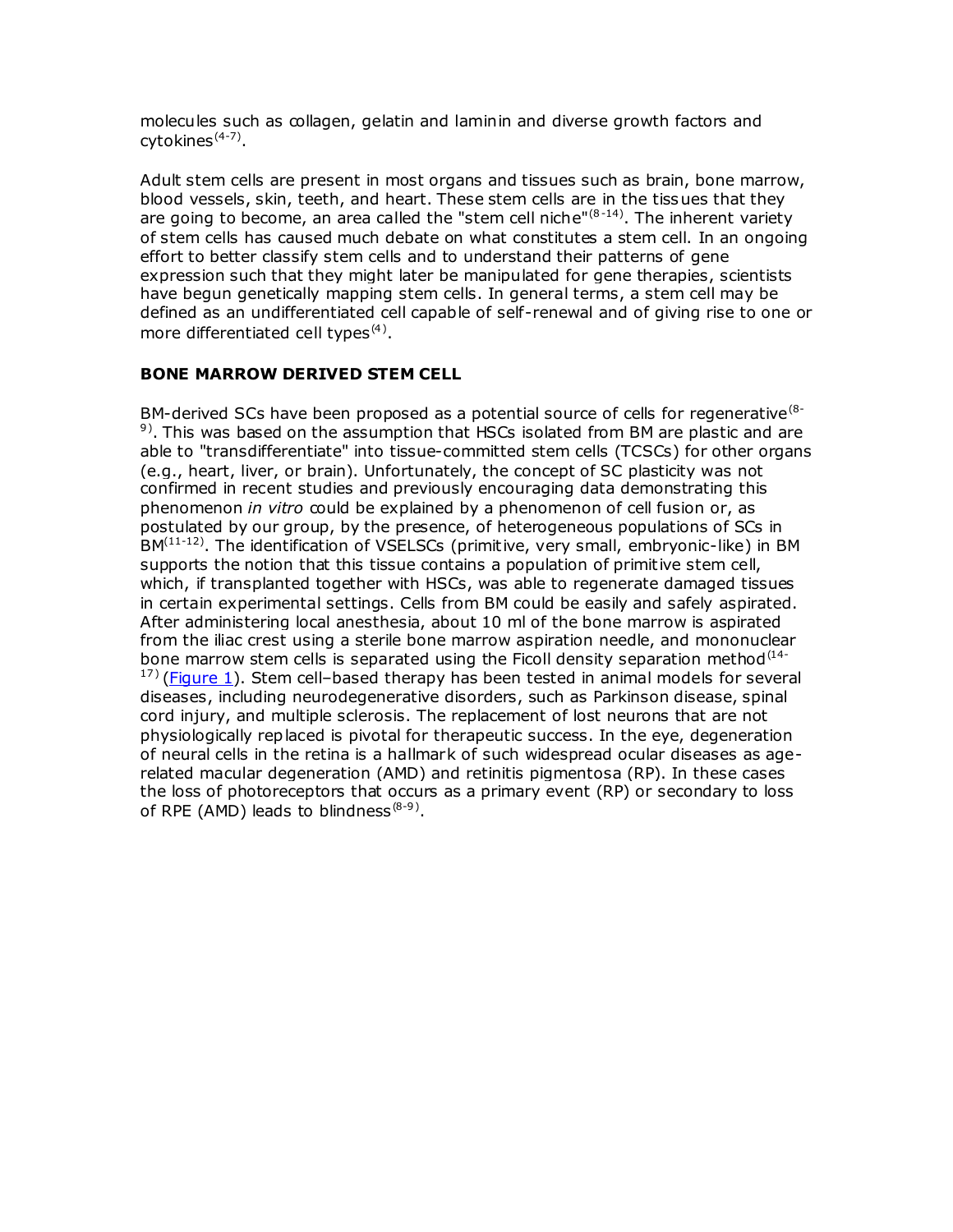

Figure 1. Sequence of photos showing the collection of bone marrow (A) and initial separation of the mononuclear cells using Ficoll'Hypaque gradient centrifugation (B)(C)(D).

Bone marrow is an ideal tissue for studying stem cells because of its accessibility and because proliferative dose-responses of bone marrow-derived stem cells can be readily investigated. Furthermore, there are a number of well-defined mouse models and cell surface markers that allow effective study of hematopoiesis in healthy and injured mice. Because of these characteristics and the experience of bone marrow transplantation in the treatment of hematological cancers, bone marrow–derived stem cells have also become a major tool in regenerative medicine. The bone marrow harbors at least two distinct stem cell populations: hematopoietic stem cells (HSC) and multipotent marrow stromal cells (MSC).

# **1) HEMATOPOIETIC STEM CELLS (HSCS)**

Hematopoietic stem cells (HSCs) are multipotent stem cells that give rise to all the blood cell types including myeloid (monocytes and macrophages, neutrophils, basophils, eosinophils, erythrocytes, megakaryocytes/platelets, dendritic cells), and lymphoid lineages (T-cells, B-cells, NK-cells).

HSCs are found in the bone marrow of adults, which includes femurs, hip, ribs, sternum, and other bones. Cells can be obtained directly by removal from the hip using a needle and syringe ( $Figure 1$ ), or from the blood following pre-treatment with cytokines, such as G-CSF (granulocyte colony-stimulating factors), that induce cells to be released from the bone marrow compartment. Other sources for clinical and scientific use include umbilical cord blood and placenta $(10-11)$ .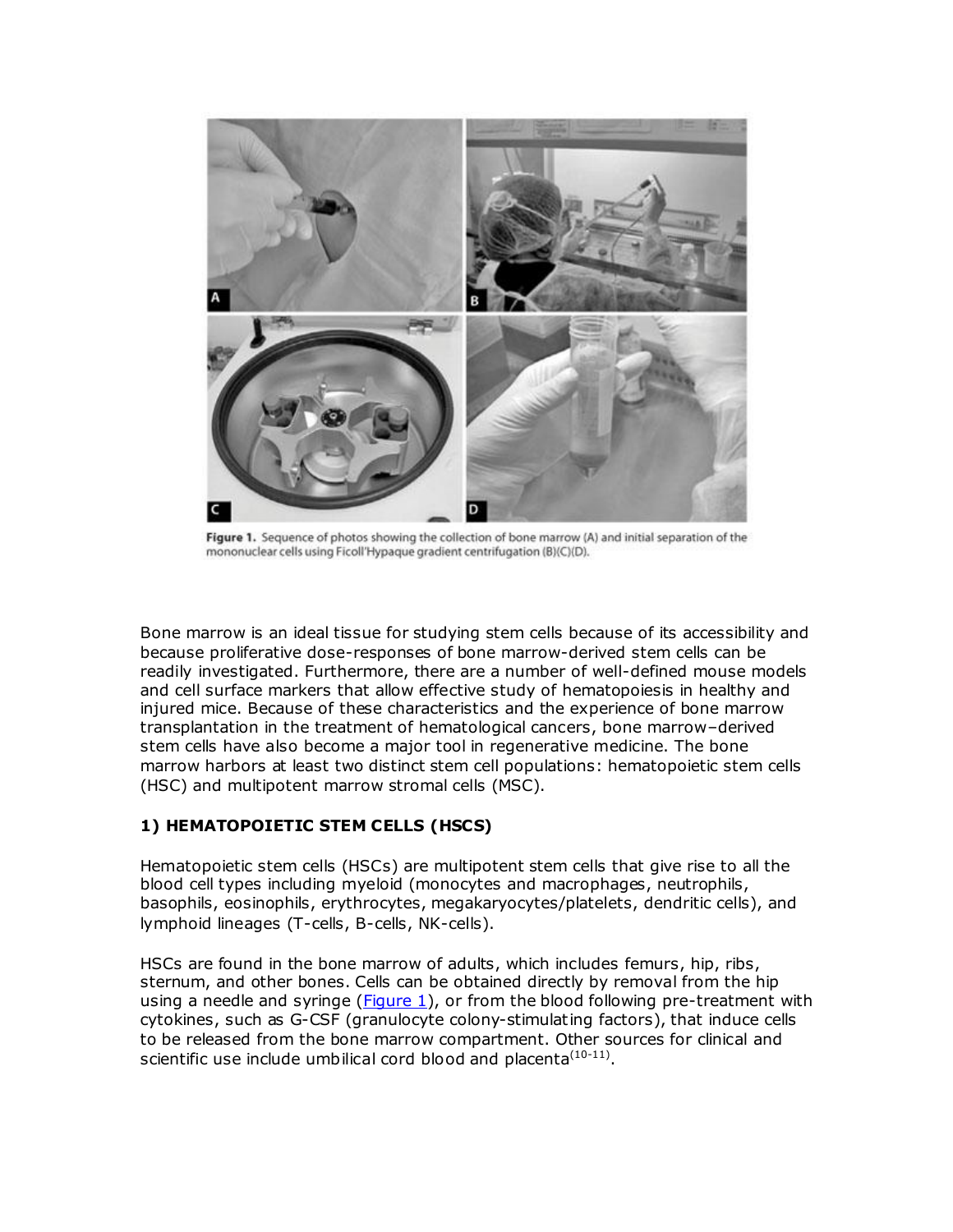In reference to phenotype, hematopoeitic stem cells are identified by their small size, lack of lineage (lin) markers, low staining (side population) with vital dyes such as rhodamine 123 (rhodamine<sup>DULL</sup>, also called rho<sup>lo</sup>) or Hoechst 33342, and presence of various antigenic markers on their surface, many of which belong to the cluster of differentiation series: CD34, CD38, CD90, CD133, CD105, CD45 and also c-kit, the receptor for stem cell factor $(12-17)$ .

#### **2) MULTIPOTENT MESENCHYMAL STROMAL CELLS (MESENCHYMAL STEM CELLS)**

Mesenchymal stem cells (MSCs) are progenitors of all connective tissue cells. In adults of multiple vertebrate species, MSCs have been isolated from bone marrow (BM) and other tissues, expanded in culture, and differentiated into several tissueforming cells such as bone, cartilage, fat, muscle, tendon, liver, kidney, heart, and even brain cells.

Accordingly to the International Society for Cellular Therapy<sup>(18)</sup> there are three minimum requirements for a population of cells be classified as MSC. The first is that MSCs are isolated from a population of mononuclear cells on the basis of their selective adherence to the surface of the plastic of culture dishes, differing in this respect with bone marrow hematopoietic cells, a disadvantage of this method is a possible contamination by hematopoietic cells and cellular heterogeneity with respect to the potential for differentiation. The second criteria is that the expressions of CD105, CD73 and CD90 are present, and that CD34, CD45, CD14 or CD11b, CD79, or CD19 and HLA-DR are not expressed in more than 95% of the cells in culture. Finally, the cells can be differentiated into bone, fat and cartilage<sup>(19)</sup>.

# **APPLICATION OF BONE MARROW (BM)-DERIVED STEM CELLS IN RETINAL DISEASES**

Bone marrow (BM)-derived stem cells may be able to restore the functioning of the retina through different mechanisms: A) cellular differentiation, B) paracrine effect, and C) retinal pigment epithelium repair.

# **A) CELLULAR DIFFERENTIATION**

The mechanisms for SC-mediated differentiation events, including documented functional recovery, are still under considerable scientific debate. For adult SCs, the controversy between transdifferentiation and fusion has still to be solved  $(11,14)$ . Recently, it was reported that BMSCs are able to "transdifferentiate" or change commitment into cells that express early heart, skeletal muscle, neural, or liver cell markers<sup>(8-9,11,14-15)</sup>. Similarly, SCs from the BM contributed to the regeneration of infracted myocardium. This was supported by the observations in humans that transplantation of SCs from mobilized peripheral blood expressing the early hematopoietic CD34<sup>+</sup> antigen led to the appearance of donor-derived hepatocytes, epithelial cells, and neurons<sup>(8-10)</sup>. Therefore, it was initially presumed the repair seen in damaged host tissues following SC transplantation or homing was due to incorporation and transdifferentiation of the BMSCs at the sites of damage. However, a number of studies have challenged this concept, providing evidence that BMSCs may instead incorporate into host tissues via fusion with host cells. Intravitreally injected, lineage-negative (Lin- ) hematopoietic stem cells (HSCs) have been reported to rescue retinal degeneration in *rd1* and *rd10* mice. In the study, exogenous Lin-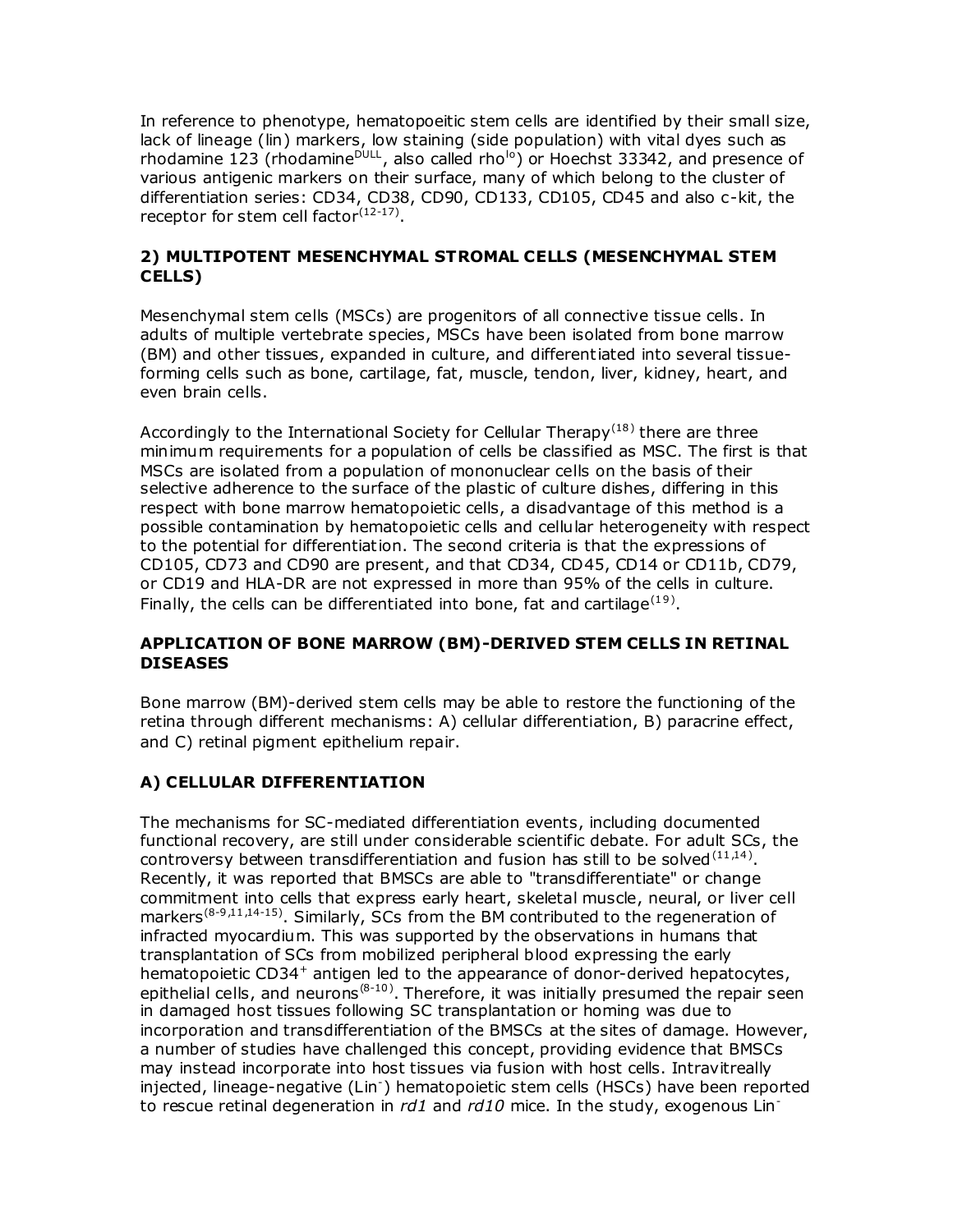HSCs prevented retinal vascular degeneration and this vascular rescue correlated with neuronal rescue<sup>(20)</sup>. Although this approach showed a dramatic rescue effect, there was a limitation in that intravitreally injected bone marrow (BM)-derived stem cells were effectively incorporated into the retina only during an early, postnatal developmental stage, but not in adult mice. Directly injected exogenous Lin- HSCs only targeted activated astrocytes that are observed in neonatal mice or in an injuryinduced model in the adult $(20-22)$ .

# **A1) THE ROLE OF BM DERIVED MICROGLIA**

Microglial activation in the retina provides an early response against infection, injury, ischemia, and degeneration.

In retinal degeneration, activated microglia migrate into the deeper retina with the expression of tumor necrosis factor- $\alpha$  before the onset of photoreceptor cell death, suggesting that microglial activation may trigger neuronal cell death<sup>(22)</sup>. On the other hand, microglia secrete neurotrophic factors and promote photoreceptor survival in a light-induced retinal degeneration model, and promote vascular repair in an oxygeninduced retinopathy model<sup>(22-23)</sup>.

The precise mechanisms of retinal protection by BM derived microglia remain elusive. One hypothesis is that microglia phagocytes cellular debris and clear the degenerative environment. Another possible mechanism is that microglia secrete neurotrophic factors to promote residual cell survivel<sup>(22-23)</sup>. In the light-induced retinal degeneration model, microglia secrete nerve growth factor or ciliary neurotrophic factor and modulate secondary neurotrophic factor expression in Muller glia, contributing to the protection of photoreceptor cells  $(22-24)$ .

# **B) PARACRINE EFFECT**

Paracrine signaling is a form of cell signaling in which the target cell is near ("para" = near) the signal-releasing cell.

A distinction is sometimes made between paracrine and autocrine signaling. Both affect neighboring cells, but whereas autocrine signaling occurs among the same types of cells, paracrine signaling affects other types of (adjacent) cells.

Cells communicate with each other via direct contact (juxtacrine signaling), over short distances (paracrine signaling), or over large distances and/or scales (endocrine signaling).

Some cell-to-cell communication requires direct cell-cell contact. Some cells can form gap junctions that connect their cytoplasm to the cytoplasm of adjacent cells. In cardiac muscle, gap junctions between adjacent cells allows for action potential propagation from the cardiac pacemaker region of the heart to spread and coordinately cause contraction of the heart.

Below we will mention the possible paracrine effects of stem cells [\(Figure 2\)](http://www.scielo.br/scielo.php?script=sci_arttext&pid=S0004-27492010000500019&lng=en&nrm=iso&tlng=en#fig02) and their mechanisms in accordance with the classification proposed by Crisostomo et al.  $(2008)^{(25)}$ .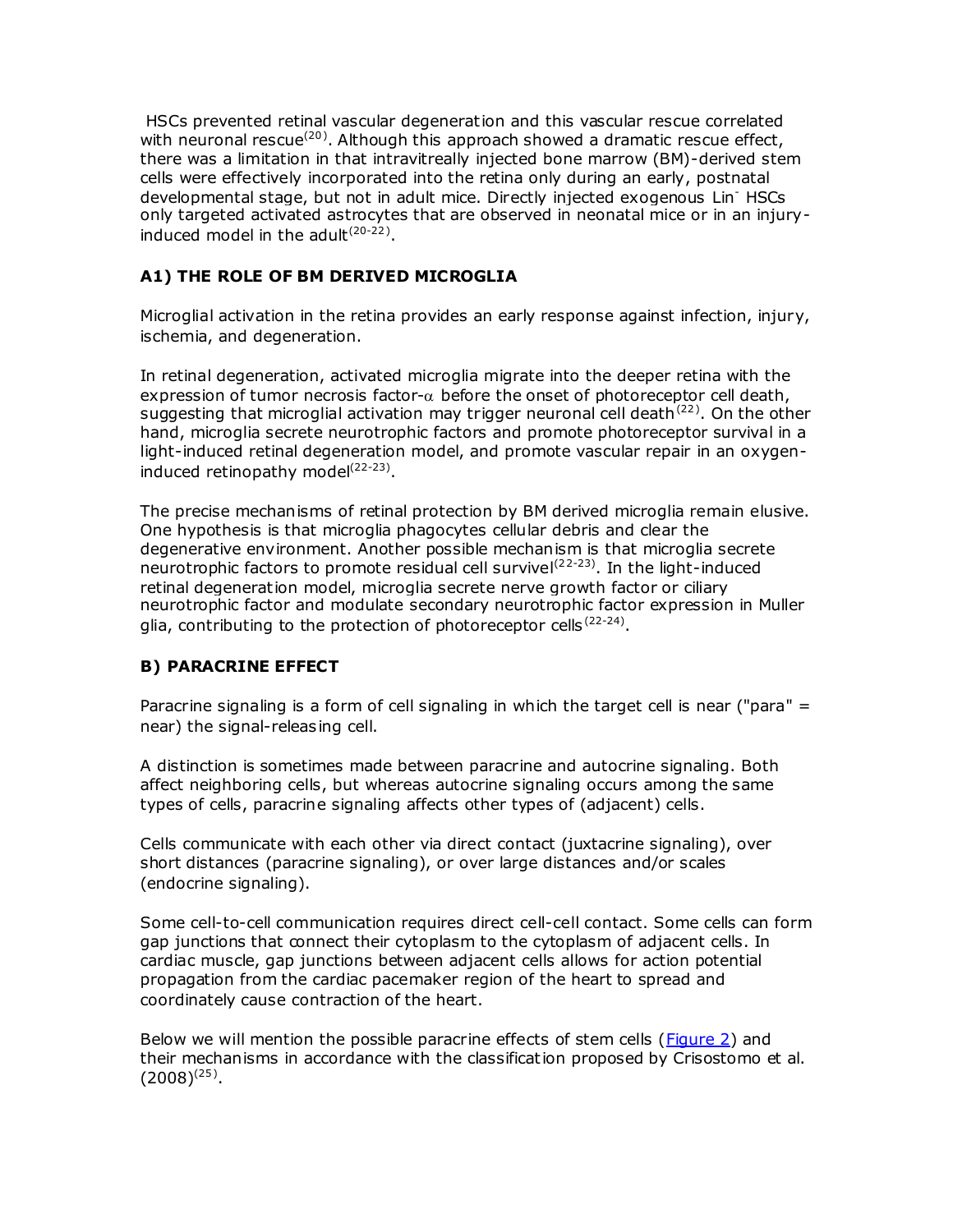

Figure 2. Diagram showing the paths of the paracrine effect.

# **B1) INCREASED ANGIOGENESIS**

First, stem cells produce local signaling molecules that may improve perfusion and enhance angiogenesis to chronically ischemic tissue. Although the particular growth factors contributing to this neovascular effect remain to be defined, the list includes vascular endothelial growth factor (VEGF), hepatocyte growth factor (HGF), and basic fibroblast growth factor (FGF2)<sup>(2-3)</sup>. VEGF is a strong promoter of angiogenesis. Although originally associated with liver regeneration, HGF also exerts beneficial effects on neovascularization and tissue remodeling. FGF2, a specific member of the FGF signaling family is involved intimately with endothelial cell proliferation and may be a more potent angiogenic factor than  $VEGF<sup>(25)</sup>$ . When exposed to either insult or stress, mesenchymal stem cells (MSC) in cell culture and in vivo significantly increase release of VEGF, HGF, and FGF2, which may improve regional blood flow as well as promote autocrine self survival. Increased perfusion due to the production of stem cell angiogenic growth factor has also been associated with improved end organ function. Further, VEGF overexpressing bone marrow stem cells demonstrate greater protection of injured tissue than controls. Thus, VEGF, HGF, and FGF2 may be important paracrine signaling molecules in stem cell-mediated angiogenesis, protection, and survival<sup>(26-30)</sup>.

# **B2) DECREASED INFLAMMATION**

Stem cells appear to attenuate infarct size and injury by modulating local inflammation When transplanted into injured tissue, the stem cell faces a hostile, nutrient-deficient, inflammatory environment and may release substances which limit local inflammation in order to enhance its survival. Recent studies implicate the release of the anti-inflammatory cytokine IL-10 as playing an integral role in modulating the activity of innate and adaptive immune cells, such as dendritic cells, T cells, and B cells. Transforming growth factor beta (TGF-B) appears to be involved in suppression of inflammation by stem cells. TGF- $\beta$ 1 plays a role in T cell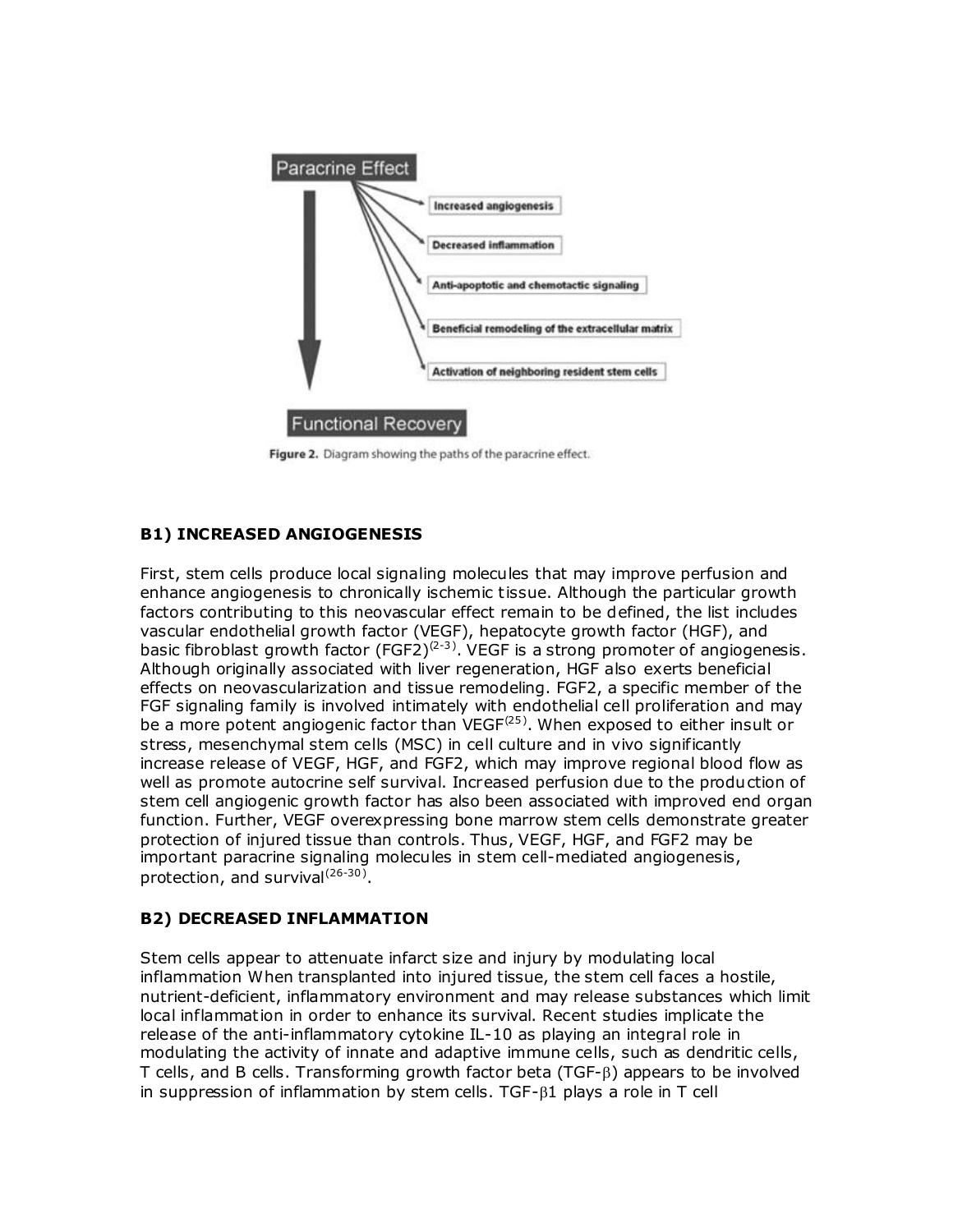suppression, and its anti-inflammatory effect may be further potentiated by concomitant HGF.

Modulation of local tissue levels of pro-inflammatory cytokines by anti-inflammatory paracrine factors released by stem cells, thus, are important in conferring improved outcome after stem cell therapy<sup>(25-31)</sup>.

# **B3) ANTI-APOPTOTIC AND CHEMOTACTIC SIGNALING**

Stem cells in a third pathway promote salvage of tenuous or malfunctioning cell types at the infarct border zone. Injection of MSC into a cryo-induced infarct reduces myocardial scar width 10 weeks later<sup>(29-30)</sup>. MSCs appear to activate an antiapoptosis signaling system at the infarct border zone which effectively protects ischemia-threatened cell types from apoptosis.

Evidence also exists that both endogenous and exogenous stem cells are able to "home" or migrate into the area of injury from the site of injection or infusion  $(26,30,32-$ 38). MSC in the bone marrow can be mobilized, target the areas of infarction, and differentiate into target tissue type.

Furthermore, expression profiling of adult progenitor cells reveals characteristic expression of genes associated with enhanced DNA repair, upregulated anti-oxidant enzymes, and increased detoxifier systems. HGF has been observed to improve cell growth and to reduce cell apoptosis $^{(33)}$ .

Granulocyte colony-stimulating factor (G-CSF) has been studied widely and promotes the mobilization of bone marrow-derived stem cells in the setting of acute injury. This homing mechanism may also depend on expression of stromal cell-derived factor 1 (SDF-1), monocyte chemoattractant protein-3 (MCP-3), stem cell factor (SCF), and / or IL-8<sup> $(25,32-33)$ </sup>.

# **B4) BENEFICIAL REMODELING OF THE EXTRACELLULAR MATRIX**

Fourth, stem cell transplantation alters the extracellular matrix, resulting in more favorable post-infarct remodeling, strengthening of the infarct scar, and prevention of deterioration in organ function<sup> $(34-37)$ </sup>. Acute human and murine MSC infusion prior to ischemia improve myocardial developed pressure, contractility, and compliance after ischemia/reperfusion (I/R) injury and decrease end diastolic pressure. Similarly, direct injection of human MSC into ischemic hearts decreased fibrosis, left ventricular dilation, apoptosis, and increased myocardial thickness with preservation of systolic and diastolic cardiac function without evidence of myocardial regeneration. MSCs appear to achieve this improved function by increasing acutely the cellularity and decreasing production of extracellular matrix proteins such as collagen type I, collagen type III, and TIMP-1 which result in positive remodeling and function<sup>(25,35)</sup>.

# **B5) ACTIVATION OF NEIGHBORING RESIDENT STEM CELLS**

Finally, exogenous stem cell transplantation may activate neighboring resident tissue stem cells. Recent work demonstrated the existence of endogenous, stem cell-like populations in adult heart, liver, brain, and kidney<sup>(33-39)</sup>.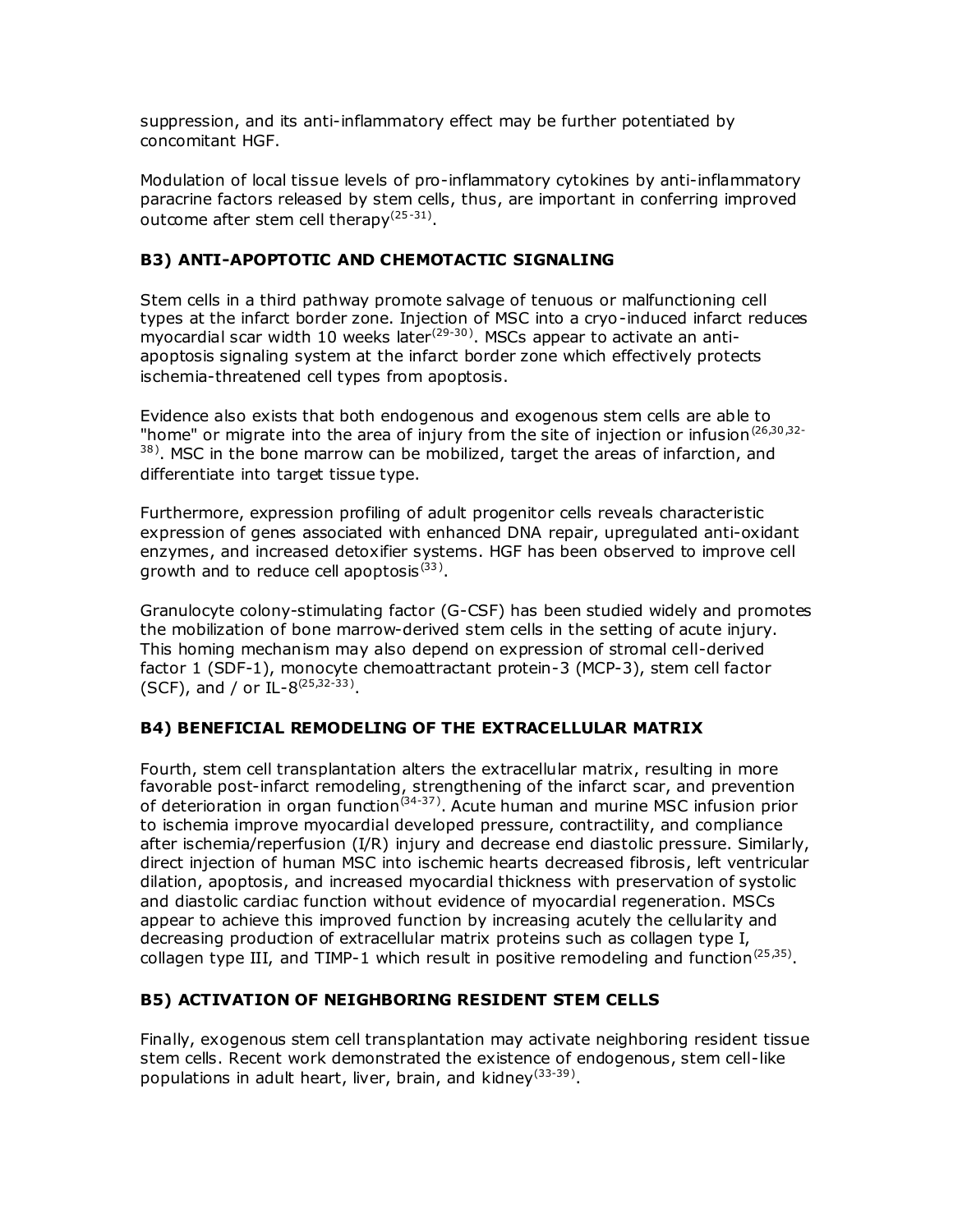These resident stem cells may possess growth factor receptors that can be activated to induce their migration and proliferation and promote both the restoration of dead tissue and the improved function in damaged tissue. Mesenchymal stem cells have also released HGF and IGF-1 in response to injury and when transplanted into ischemic myocardial tissue may activate subsequently the resident cardiac stem cells.

Although the definitive mechanisms for protection via stem cells remains unclear, stem cells mediate enhanced angiogenesis, suppression of inflammation, and improved function via paracrine actions on injured cells, neighboring resident stem cells, the extracellular matrix, and the infarct zone. Improved understanding of these paracrine mechanisms may allow earlier and more effective clinical therapies<sup>(25,36-37)</sup>.

# **C) RETINAL PIGMENT EPITHELIUM (RPE) REPAIR WITH BM DERIVED STEM CELL**

RPE dysfunction has been linked to many devastating eye disorders, including agerelated macular degeneration, and to hereditary disorders, such as Stargardt disease and retinitis pigmentosa<sup>(38-40)</sup>. Attempts to repair the RPE include transplantation of RPE cells into the subretinal space<sup>(39-44)</sup>. Animal studies, RPE transplantation in humans, and macular relocation surgery have all shown that replacing diseased RPE with healthier RPE can rescue photoreceptors, prevent further visual loss, and even promote visual<sup>(45)</sup>. Also, recent work on human RPE patch graft transplantation demonstrates survival and rescue of photoreceptors for a substantial time after grafting and holds some promise<sup>(38)</sup>. Rescue of RPE and photoreceptors beyond the area of donor cell distribution suggests that diffusible factors are also involved in the rescue process. However, some problems exist, including the ability to obtain an adequate source of autologous RPE and that homologous cells have been associated with rejection. Fetal or adult transplanted RPE cells attach to Bruch's membrane with poor efficiency and do not proliferate. These transplantation procedures are complex, associated with high complication rates, and often result in only short-term<sup>(45)</sup>.

Recently, it has been reported that the bone marrow-derived cells regenerated RPE in two different acute injury models  $(39-44, 46-48)$ .

Based on the above mentioned mechanisms, experimental and human studies with intravitreal bone-marrow derived stem cells have begun [\(Table 1\)](http://www.scielo.br/img/revistas/abo/v73n5/a19tab01.jpg).

Recently, some reports demonstrated the clinical feasibility of intravitreal administration of autologous bone marrow-derived mononuclear cells (ABMC) in patients with advanced degenerative retinopathies<sup>(49-52)</sup>. More recently, our group conducted a prospective phase I trial to investigate the safety of intravitreal ABMC in patients with RP or cone-rod dystrophy, with promising results<sup>(53-55)</sup>. The history starts to be written in this very promising therapeutic field. Welcome!

# **REFERENCES**

1. Lorenz E, Congdon C, Uphoff ED, R. Modification of acute irradiation injury in mice and guinea-pigs by bone marrow injections. Radiology*.* 1951;58:863- 77. [[Links](javascript:void(0);) ]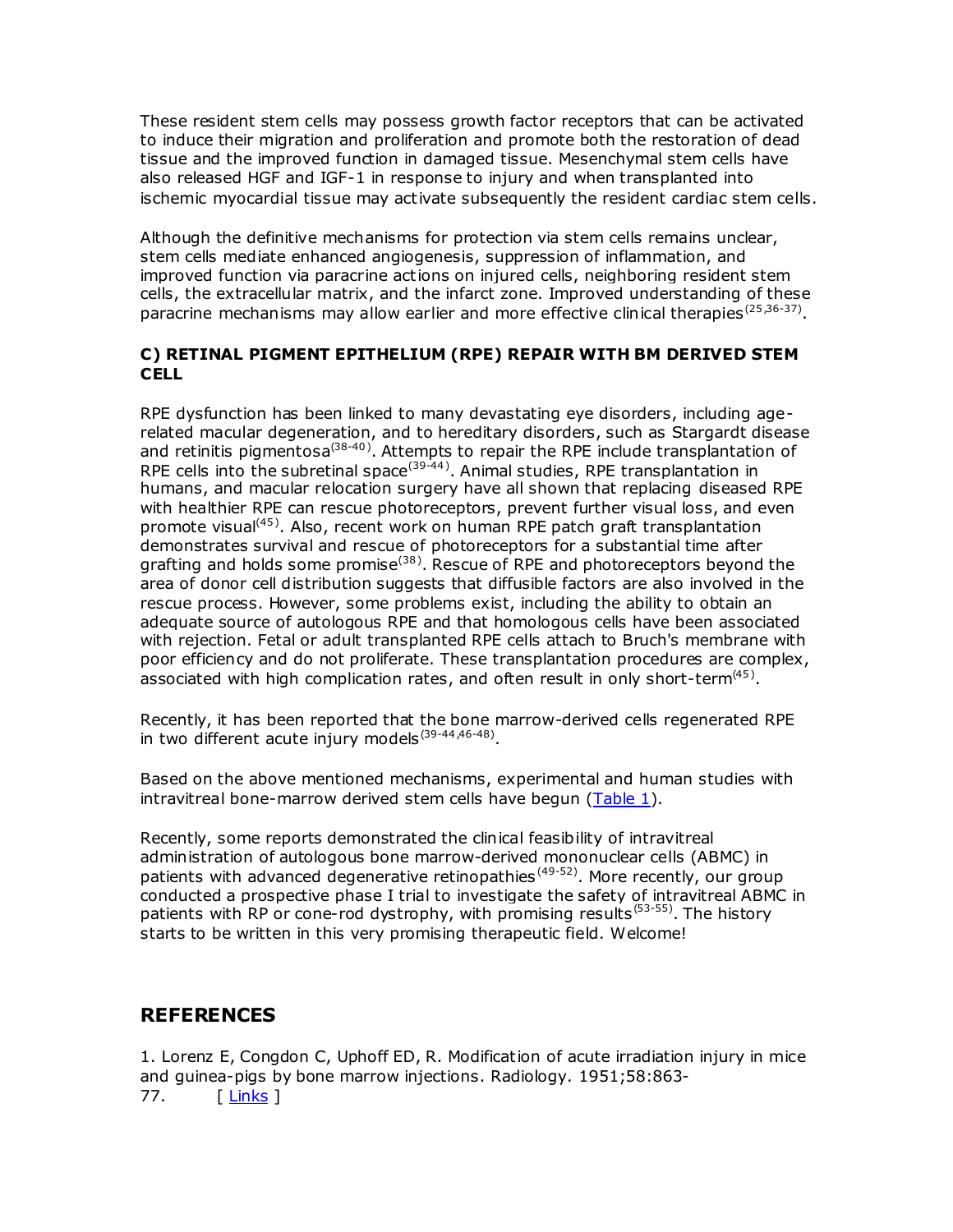2. Till JE, McCulloch EA. A direct measurement of the radiation sensitivity of normal mouse bone marrow cells. Radiat Res. 1961;14:213-22. [[Links](javascript:void(0);) ]

3. Lanza R, Rosenthal N. The stem cell challenge. Sci Am. 2004;290:93- 9. <u>[ [Links](javascript:void(0);)</u> ]

4. Mimeault M, Batra SK. Concise review: recent advances on the significance of stem cells in tissue regeneration and cancer therapies. Stem Cells. 2006;24(11):2319-45. [ [Links](javascript:void(0);) ]

5. Ortiz-Gonzalez XR, Keene CD, Verfaillie C, Low WC. Neural induction of adult bone marrow and umbilical cord stem cells. Curr Neurovasc Res. 2004;1(3):207- 13. [ [Links](javascript:void(0);) ]

6. Trounson A. The production and directed differentiation of human embryonic stem cells. Endocr Rev. 2006;27(2):208-19. Review. [[Links](javascript:void(0);) ]

7. Schuldiner M, Yanuka O, Itskovitz-Eldor J, Melton DA, Benvenisty N. Effects of eight growth factors on the differentiation of cells derived from human embryonic stem cells. Proc Natl Acad Sci U S A. 2002;97(21):11307-12. [ [Links](javascript:void(0);) ]

8. Machaliñska A, Baumert B, Kuprjanowicz L, Wiszniewska B, Karczewicz D, Machaliñski A, Baumert B, Kuprjanowicz L, Wiszniewska B, Karczewicz D, Machaliñski B. Potential application of adult stem cells in retinal repair-challenge for regenerative medicine. Curr Eye Res. 2009;34(9):748-60. [[Links](javascript:void(0);) ]

9. Enzmann V, Yolcu E, Kaplan HJ, Ildstad ST. Stem cells as tools in regenerative therapy for retinal degeneration. Arch Ophthalmol. 2009;127(4):563- 71. [ [Links](javascript:void(0);) ]

10. Ratajczak MZ, Kucia M, Reca R, Majka M, Janowska-Wieczorek A, Ratajczak J. Stem cell plasticity revisited: CXCR4-positive cells expressing mRNA for early muscle, liver and neural cells 'hide out' in the bone marrow. Leukemia. 2004;18(1):29- 40. [ [Links](javascript:void(0);) ]

11. Müller-Sieburg CE, Cho RH, Thoman M, Adkins B, Sieburg HB. Deterministic regulation of hematopoietic stem cell self-renewal and differentiation. Blood. 2002; 100(4):1302-9. [ [Links](javascript:void(0);) ]

12. Spangrude GJ, Heimfeld S, Weissman IL. Purification and characterization of mouse hematopoietic stem cells. Science. 1988;241(4861):58-62. Erratum in: Science. 1989; 244(4908):1030. [ [Links](javascript:void(0);) ]

13. Nielsen JS, McNagny KM. CD34 is a key regulator of hematopoietic stem cell trafficking to bone marrow and mast cell progenitor trafficking in the periphery. Microcirculation. 2009;16(6):487-96. [[Links](javascript:void(0);) ]

14. Kuçi S, Kuçi Z, Latifi-Pupovci H, Niethammer D, Handgretinger R, Schumm M, et al. Adult stem cells as an alternative source of multipotential (pluripotential) cells in regenerative medicine. Curr Stem Cell Res Ther. 2009;4(2):107-17. [[Links](javascript:void(0);) ]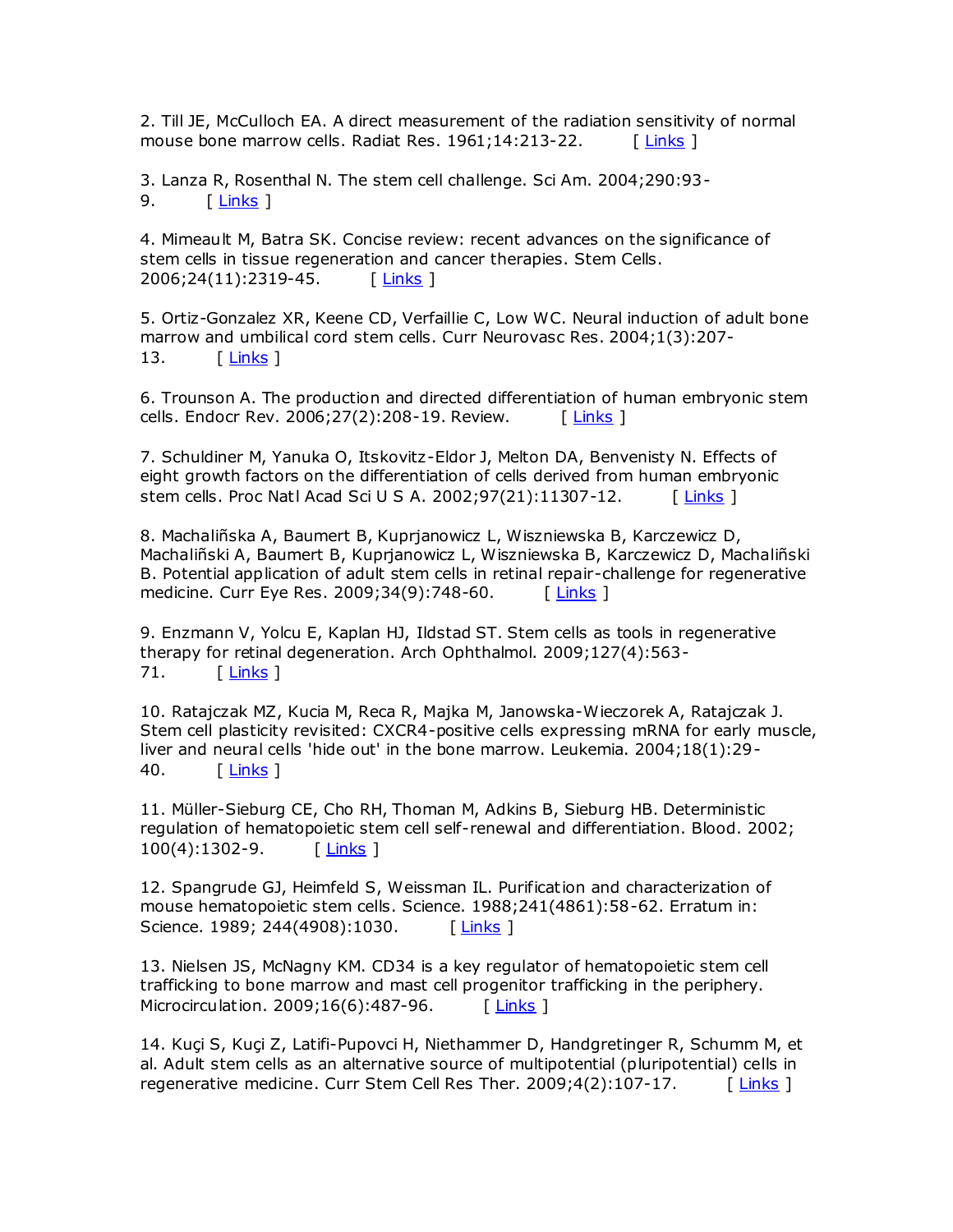15. Challen GA, Boles N, Lin KK, Goodell MA. Mouse hematopoietic stem cell identification and analysis. Cytometry A. 2009;75(1):14-24. Review.  $\left[\right]$  [ [Links](javascript:void(0);) ]

16. Voltarelli JC, Ouyang J. Hematopoietic stem cell transplantation for autoimmune diseases in developing countries: current status and future prospectives. Bone Marrow Transplant. 2003;32 Suppl 1:S69-71. [ [Links](javascript:void(0);) ]

17. Voltarelli JC. Applications of flow cytometry to hematopoietic stem cell transplantation. Mem Inst Oswaldo Cruz. 2000;95(3):403-14. [ [Links](javascript:void(0);) ]

18. Horwitz EM, Le Blanc K, Dominici M, Mueller I, Slaper-Cortenbach I, Marini FC, Deans RJ, Krause DS, Keating A; International Society for Cellular Therapy. Clarification of the nomenclature for MSC: The International Society for Cellular Therapy position statement. Cytotherapy. 2005;7(5):393-5.  $\left[\right]$  [ [Links](javascript:void(0);) ]

19. Phinney DG, Prockop DJ. Concise review: mesenchymal stem/multipotent stromal cells: the state of transdifferentiation and modes of tissue repair-current views. Stem Cells. 2007;25(11):2896-902. [ [Links](javascript:void(0);) ]

20. Otani A, Dorrell MI, Kinder K, Moreno SK, Nusinowitz S, Banin E, et al. Rescue of retinal degeneration by intravitreally injected adult bone marrow-derived lineagenegative hematopoietic stem cells. J Clin Invest. 2004;114(6):765-74. Comment in: J Clin Invest. 2004;114(6):755-7. [[Links](javascript:void(0);) ]

21. Otani A, Kinder K, Ewalt K, Otero FJ, Schimmel P, Friedlander M. Bone marrowderived stem cells target retinal astrocytes and can promote or inhibit retinal angiogenesis. Nat Med. 2002;8(9):1004-10. Comment in: Nat Med. 2002;8(9): 932- 4. [ [Links](javascript:void(0);) ]

22. Sasahara M, Otani A, Oishi A, Kojima H, Yodoi Y, Kameda T, et al. Activation of bone marrow-derived microglia promotes photoreceptor survival in inherited retinal degeneration. Am J Pathol. 2008;172(6):1693-703. [ [Links](javascript:void(0);) ]

23. Langmann T. Microglia activation in retinal degeneration. J Leukoc Biol. 2007;81(6): 1345-51. [[Links](javascript:void(0);) ]

24. Schuetz E, Thanos S. Microglia-targeted pharmacotherapy in retinal neurodegenerative diseases. Curr Drug Targets. 2004;5(7):619-27. [ [Links](javascript:void(0);) ]

25. Crisostomo PR, Markel TA, Wang Y, Meldrum DR. Surgically relevant aspects of stem cell paracrine effects. Surgery.  $2008;143(5):577-81$ . [ [Links](javascript:void(0);) ]

26. Vandervelde S, van Luyn MJ, Tio RA, Harmsen MC. Signaling factors in stem cellmediated repair of infarcted myocardium. J Mol Cell Cardiol. 2005;39(2):363- 76. [ [Links](javascript:void(0);) ]

27. Oh JY, Kim MK, Shin MS, Lee HJ, Ko JH, Wee WR, Lee JH. The anti-inflammatory and anti-angiogenic role of mesenchymal stem cells in corneal wound healing following chemical injury. Stem Cells.  $2008;26(4):1047-55$ . [[Links](javascript:void(0);) ]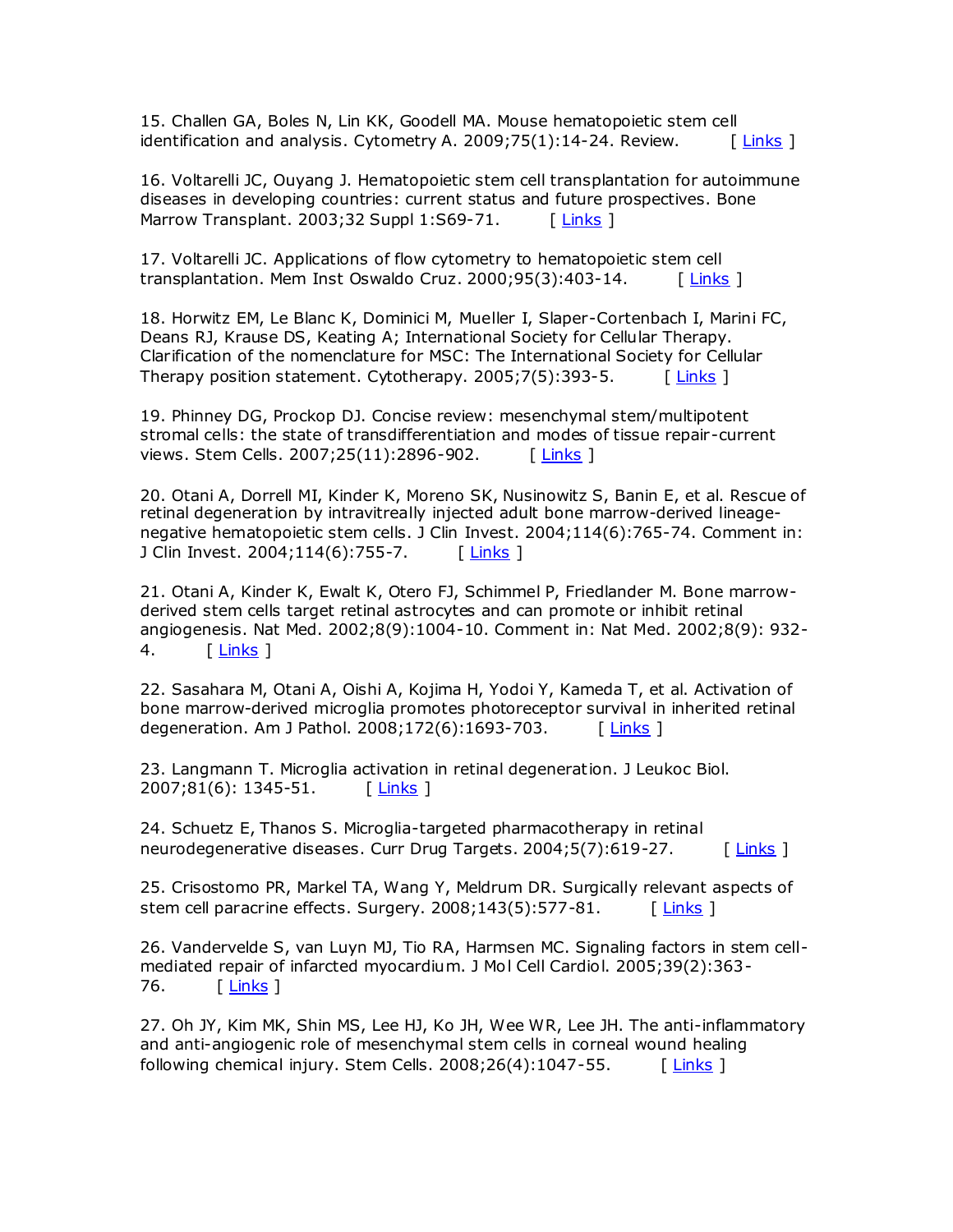28. Gomei Y, Nakamura Y, Yoshihara H, Hosokawa K, Iwasaki H, Suda T, Arai F. Functional differences between two Tie2 ligands, angiopoietin-1 and -2, in the regulation of adult bone marrow hematopoietic stem cells. Exp Hematol. 2010; 38(2):82-9. [[Links](javascript:void(0);) ]

29. Li N, Li XR, Yuan JQ. Effects of bone-marrow mesenchymal stem cells transplanted into vitreous cavity of rat injured by ischemia/reperfusion. Graefes Arch Clin Exp Ophthalmol. 2009;247(4):503-14. [[Links](javascript:void(0);) ]

30. Markel TA, Wang Y, Herrmann JL, Crisostomo PR, Wang M, Novotny NM, et al. VEGF is critical for stem cell-mediated cardioprotection and a crucial paracrine factor for defining the age threshold in adult and neonatal stem cell function. Am J Physiol Heart Circ Physiol. 2008;295(6):H2308-14. [ [Links](javascript:void(0);) ]

31. Markel TA, Crisostomo PR, Wang M, Herring CM, Meldrum DR. Activation of individual tumor necrosis factor receptors differentially affects stem cell growth factor and cytokine production. Am J Physiol Gastrointest Liver Physiol. 2007;293(4): G657-62. [ [Links](javascript:void(0);) ]

32. Saini V, Shoemaker RH. Potential for therapeutic targeting of tumor stem cells. Cancer Sci. 2010;101(1):16-21. [ [Links](javascript:void(0);) ]

33. Zhang P, Li J, Liu Y, Chen X, Kang Q, Zhao J, Li W. Human neural stem cell transplantation attenuates apoptosis and improves neurological functions after cerebral ischemia in rats. Acta Anaesthesiol Scand. 2009;53(9):1184- 91. [[Links](javascript:void(0);) ]

34. Wang M, Tsai BM, Crisostomo PR, Meldrum DR. Pretreatment with adult progenitor cells improves recovery and decreases native myocardial proinflammatory signaling after ischemia. Shock.  $2006;25(5):454-9$ . [[Links](javascript:void(0);) ]

35. Koontongkaew S, Amornphimoltham P, Yapong B. Tumor-stroma interactions influence cytokine expression and matrix metalloproteinase activities in paired primary and metastatic head and neck cancer cells. Cell Biol Int. 2009;33(2):165- 73. <u>[ [Links](javascript:void(0);)</u> ]

36. Wu Y, Wang J, Scott PG, Tredget EE. Bone marrow-derived stem cells in wound healing: a review. Wound Repair Regen. 2007;15 Suppl 1:S18-26. Erratum in: Wound Repair Regen. 2008;16(4):582. [[Links](javascript:void(0);) ]

37. Cheng AS, Yau TM. Paracrine effects of cell transplantation: strategies to augment the efficacy of cell therapies. Semin Thorac Cardiovasc Surg. 2008;20(2):94-101. [ [Links](javascript:void(0);) ]

38. Harris JR, Brown GA, Jorgensen M, Kaushal S, Ellis EA, Grant MB, Scott EW. Bone marrow-derived cells home to and regenerate retinal pigment epithelium after injury. Invest Ophthalmol Vis Sci. 2006;47(5):2108-13. [ [Links](javascript:void(0);) ]

39. Binder S, Stanzel BV, Krebs I, Glittenberg C. Transplantation of the RPE in AMD. Prog Retin Eye Res. 2007 Sep; 26(5): 516-54. Epub 2007 Mar 6. Review [ [Links](javascript:void(0);) ]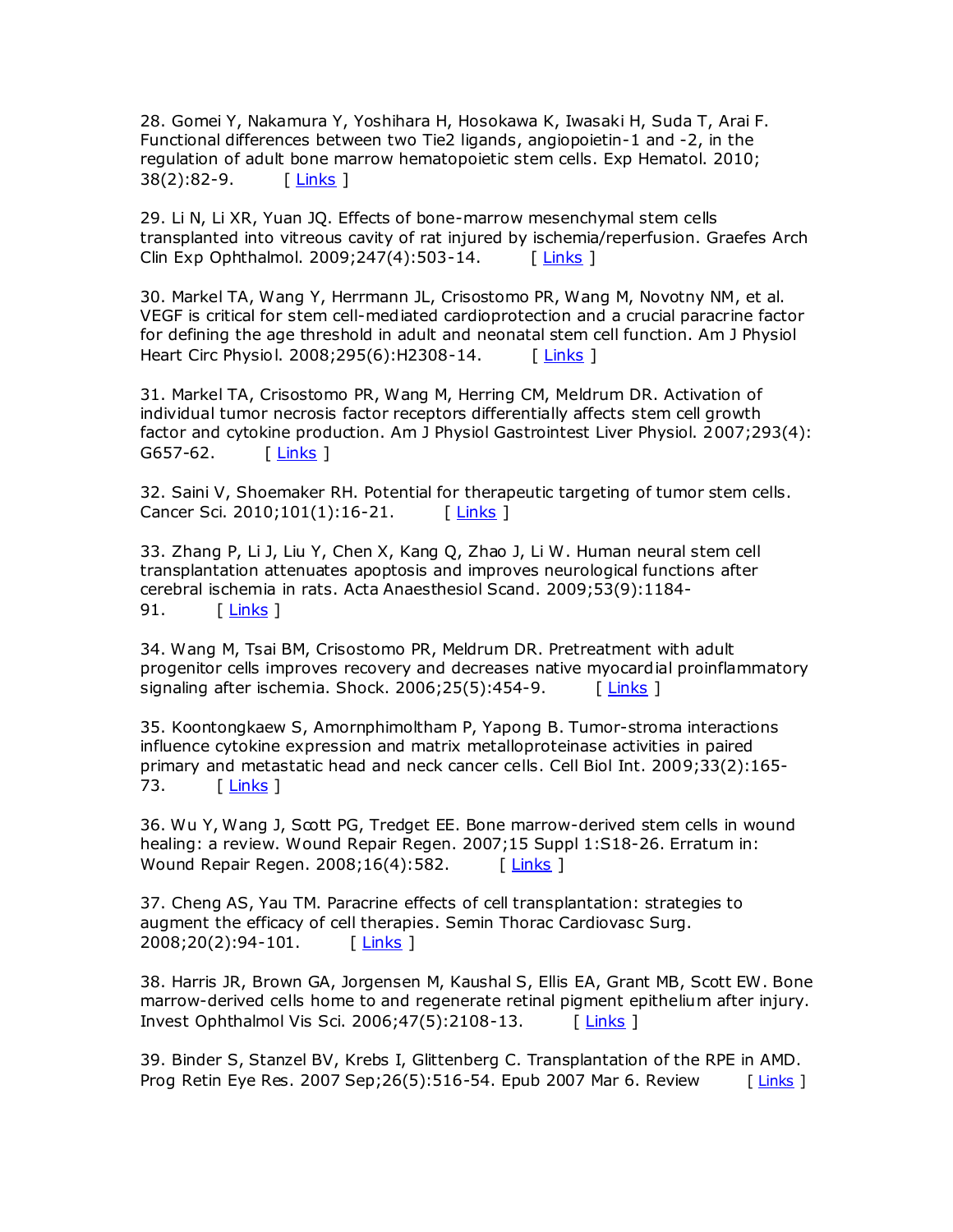40. Harris JR, Fisher R, Jorgensen M, Kaushal S, Scott EW. CD133 progenitor cells from the bone marrow contribute to retinal pigment epithelium repair. Stem Cells. 2009;27(2):457-66. [ [Links](javascript:void(0);) ]

41. Wang S, Lu B, Girman S, Duan J, McFarland T, Zhang QS, et al. Non-invasive stem cell therapy in a rat model for retinal degeneration and vascular pathology. PLoS One. 2010;5(2):e9200. [ [Links](javascript:void(0);) ]

42. Zhang Y, Wang W. Effects of bone marrow mesenchymal stem cell transplantation on light-damaged retina. Invest Ophthalmol Vis Sci. 2010;51(7):3742-8. [[Links](javascript:void(0);) ]

43. Uteza Y, Rouillot JS, Kobetz A, Marchant D, Pecqueur S, Arnaud E, et al. Intravitreous transplantation of encapsulated fibroblasts secreting the human fibroblast growth factor 2 delays photoreceptor cell degeneration in Royal College of Surgeons rats. Proc Natl Acad Sci U S A. 1999;96(6):3126-31. [[Links](javascript:void(0);) ]

44. Tomita M, Adachi Y, Yamada H, Takahashi K, Kiuchi K, Oyaizu H, et al. Bone marrow-derived stem cells can differentiate into retinal cells in injured rat retina. Stem Cells. 2002;20(4):279-83. [[Links](javascript:void(0);) ]

45. Meyer JS, Katz ML, Maruniak JA, Kirk MD. Embryonic stem cell-derived neural progenitors incorporate into degenerating retina and enhance survival of host photoreceptors. Stem Cells. 2006;24(2):274-83. [ [Links](javascript:void(0);) ]

46. Siqueira RC, Abad L, Benson G, Sami M. Behaviour of stem cells in eyes of rabbits with chorioretinal injuries caused by laser red diode 670N-M. In: Annual Meeting of the Association for Research in Vision and Ophthalmology (ARVO), 2008, Fort Lauderdale. Invest Ophthalmol Vis Sci. 2008;49:536. [ [Links](javascript:void(0);) ]

47. Siqueira RC. Terapia celular nas doenças oftalmológicas. Rev Bras Hematol Hemoter. 2009;31(Supl 1):120-7. [ [Links](javascript:void(0);) ]

48. Wang HC, Brown J, Alayon H, Stuck BE. Transplantation of quantum dot -labelled bone marrow-derived stem cells into the vitreous of mice with laser-induced retinal injury: survival, integration and differentiation. Vision Res. 2010;50(7):665- 73. [ [Links](javascript:void(0);) ]

49. Johnson TV, Bull ND, Hunt DP, Marina N, Tomarev SI, Martin KR. Neuroprotective effects of intravitreal mesenchymal stem cell transplantation in experimental glaucoma. Invest Ophthalmol Vis Sci. 2010;51(4):2051-9.  $\sqrt{\text{Links}}$  $\sqrt{\text{Links}}$  $\sqrt{\text{Links}}$ 

50. Castanheira P, Torquetti L, Nehemy MB, Goes AM. Retinal incorporation and differentiation of mesenchymal stem cells intravitreally injected in the injured retina of rats. Arq Bras Oftalmol. 2008;71(5):644-50. [[Links](javascript:void(0);) ]

51. Jonas JB, Witzens-Harig M, Arseniev L, Ho AD. Intravitreal autologous bone marrow-derived mononuclear cell transplantation: a feasibility report. Acta Ophthalmol. 2008;86(2):225-6. [[Links](javascript:void(0);) ]